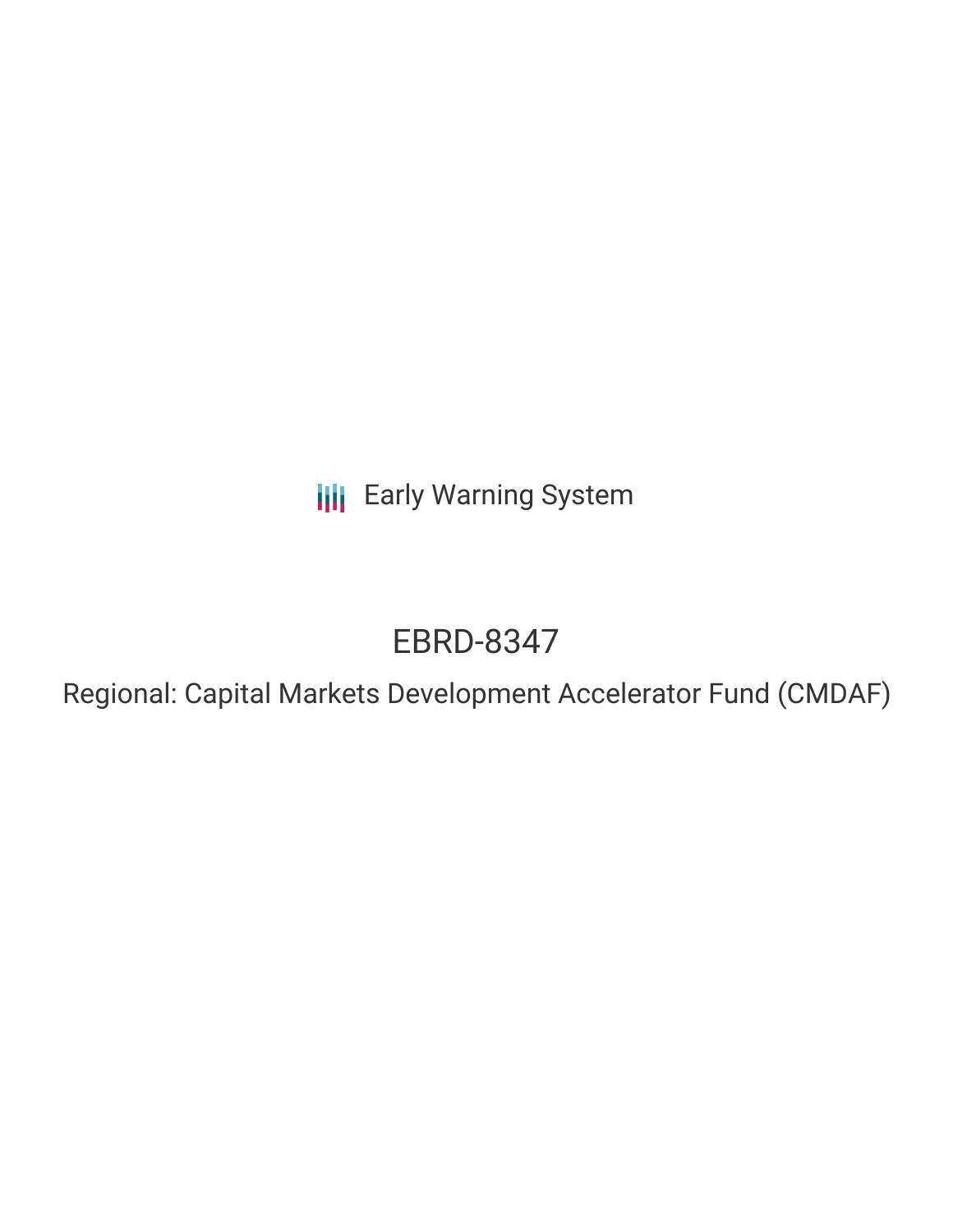

### **Quick Facts**

冊

| <b>Countries</b>              | Estonia, Latvia, Lithuania                              |
|-------------------------------|---------------------------------------------------------|
| <b>Financial Institutions</b> | European Bank for Reconstruction and Development (EBRD) |
| <b>Status</b>                 | Approved                                                |
| <b>Bank Risk Rating</b>       |                                                         |
| <b>Voting Date</b>            | 2020-03-12                                              |
| <b>Borrower</b>               | Regional                                                |
| <b>Sectors</b>                | Finance                                                 |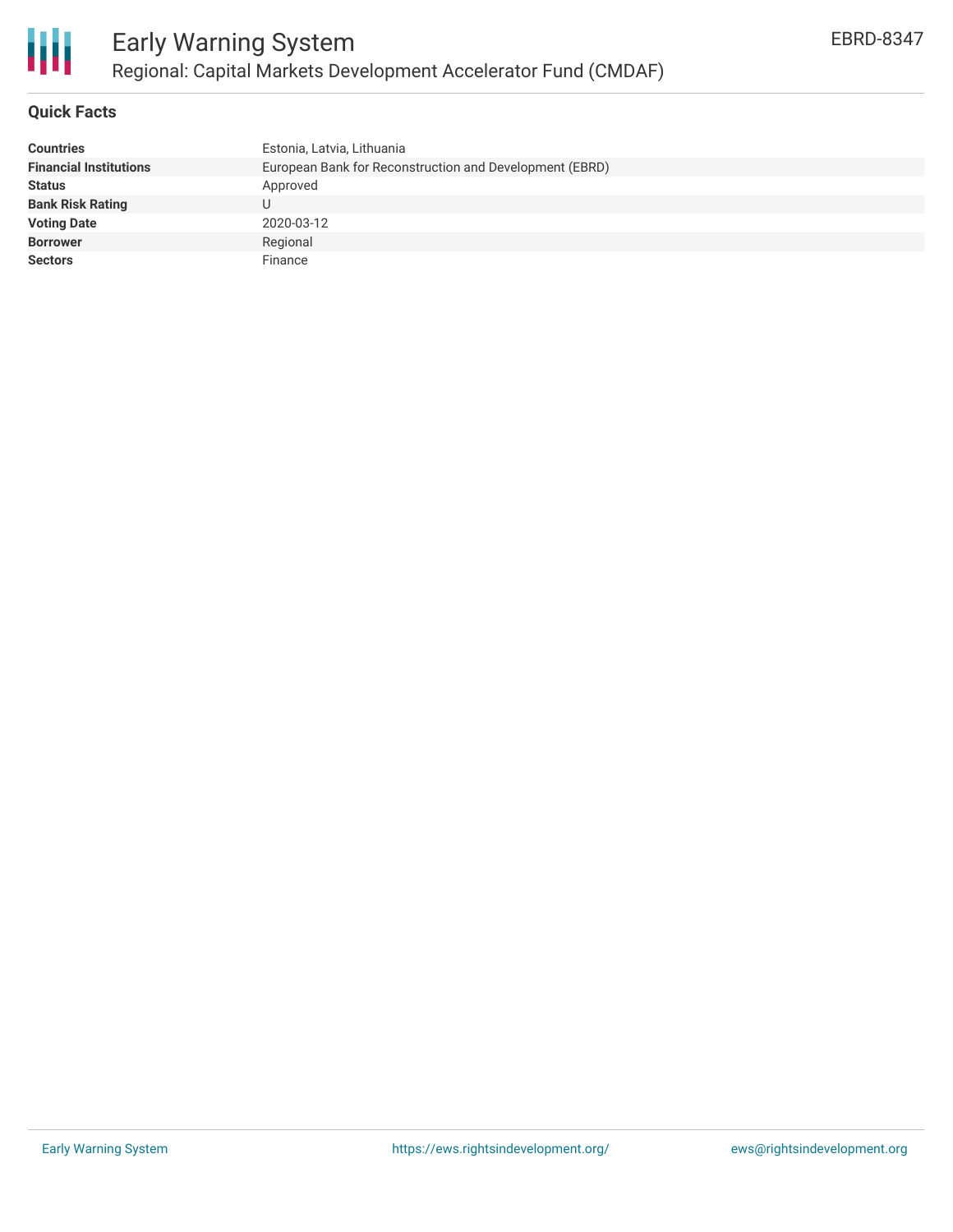

## **Project Description**

According to to the bank website, "The Baltic economies have a large small and medium-sized enterprises (SME) sector, yet domestic capital markets are not presently geared to provide finance to the SME sector - that have traditionally utilised bank finance. Additionally, access to capital markets and especially equity financing through an initial public offering (IPO) is either seen as being too complex and costly or simply not considered by SMEs, especially small- and mid-cap companies.

The current support request aims to assist the Ministries of Finance of Estonia, Latvia and Lithuania (MoFs) in designing a regional CMDAF (the "Fund" or the "CMDAF"). The Fund will provide finance for pre-IPO, small- and mid-cap companies and SMEs on the growth market in line with the EU Capital Markets Union objectives - to support access to finance for SMEs."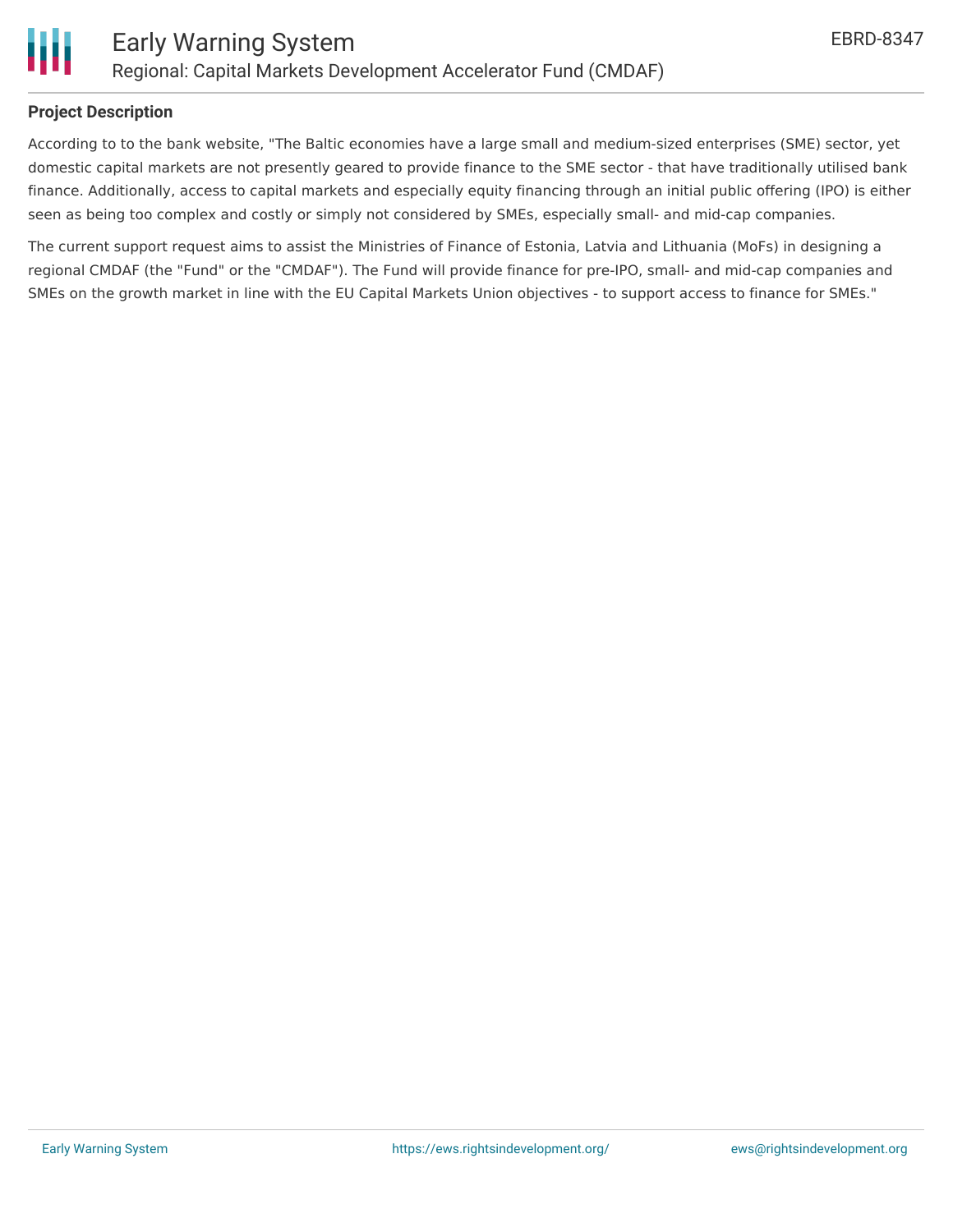

# **Investment Description**

European Bank for Reconstruction and Development (EBRD)